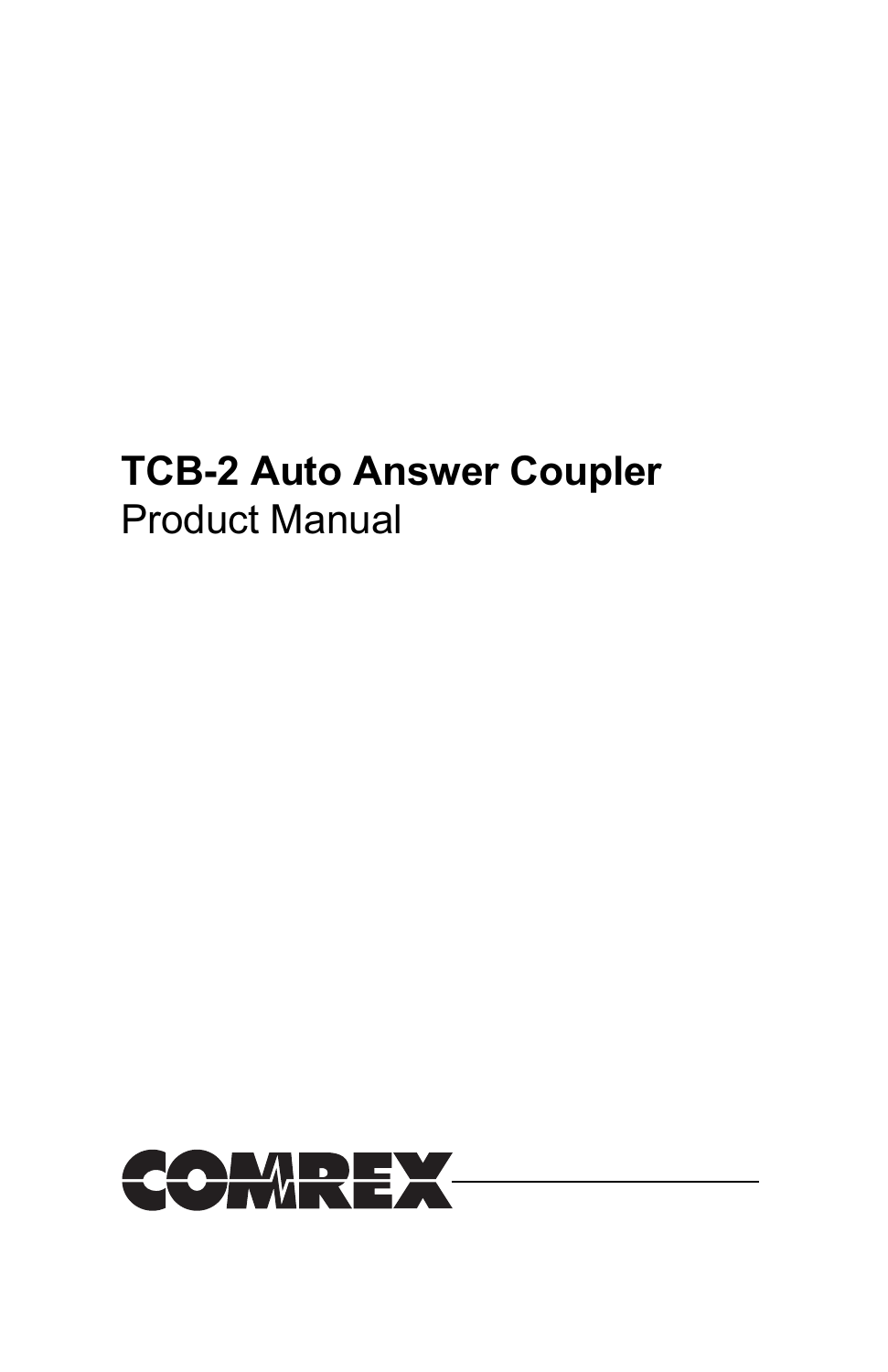#### About Comrex

Comrex has been building reliable, high quality broadcast equipment since 1961. Our products are used daily in every part of the world by networks, stations and program producers.

Every product we manufacture has been carefully designed to function flawlessly, under the harshest conditions, over many years of use. Each unit we ship has been individually and thoroughly tested. Most items are available off-the-shelf, either directly from Comrex or from our stocking dealers.

Comrex stands behind its products. We promise that if you call us for technical assistance, you will talk directly with someone who knows about the equipment and will do everything possible to help you.

Our toll free number in North America is 800-237-1776. Product information, along with Engineering Notes and User Reports, is available through our website at www.comrex.com. Our email address is info@comrex.com.

#### Warranty and Disclaimer

All equipment manufactured by Comrex Corporation is warranted by Comrex against defects in material and workmanship for one year from the date of original purchase, as verified by the return of the Warranty Registration Card. During the warranty period, we will repair or, at our option, replace at no charge a product that proves to be defective, provided you obtain return authorization from Comrex and return the product, shipping prepaid, to Comrex Corporation, 19 Pine Road, Devens, MA 01432 USA. For return authorization, contact Comrex at 800-237-1776.

This warranty does not apply if the product has been damaged by accident or misuse or as the result of service or modification performed by anyone other than Comrex Corporation.

With the exception of the warranties set forth above, Comrex Corporation makes no other warranties, expressed or implied or statutory, including but not limited to warranties of merchantability and fitness for a particular purpose, which are hereby expressly disclaimed. In no event shall Comrex Corporation have any liability for indirect, consequential or punitive damages resulting from the use of this product.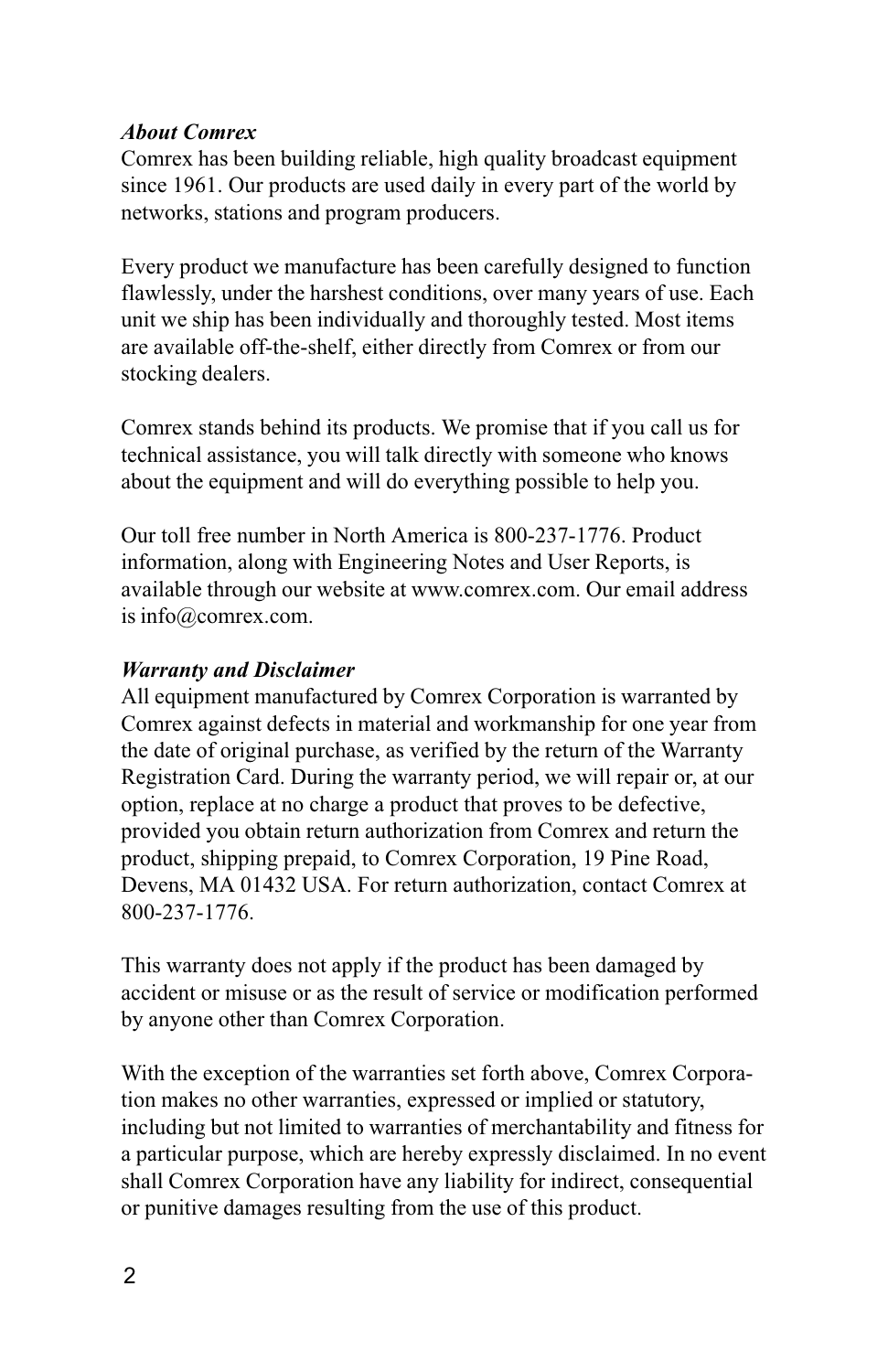## SECTION 1 **INTRODUCTION**

The Comrex TCB-2 coupler is a protective device which provides a clean, transparent transformer connection from a telephone line to external audio equipment. The TCB-2 is FCC registered. State-of-theart circuits and rugged construction assure highest quality and years of reliable service.

The TCB-2 automatically answers a telephone line on the first ring and disconnects the line when the calling party hangs up. Ideal for unattended situations such as "listen lines," IFB feeds, dial-up networks, remote transmitter sites and satellite links.

The TCB-2 requires a momentary open or reversal from the Central Office to disconnect. Most, but not all, Central Offices provide this signal. An optional Dial Tone Detect board is available. The Dial Tone Detect option is capable of detecting 350Hz, 400Hz, 440Hz and 480Hz. As set from the factory, this option detects the dual 350Hz/440Hz tones commonly used in North America. This option will not detect frequencies other than those stated here. Contact Comrex if the Dial Tone Detect option is required in your area.

### SECTION 2 SPECIFICATIONS

#### Connections:

Telephone line: RJ11C 6-pin modular jack Telephone set: RJ11C 6-pin modular jack Program Audio In/Out: 3-pin male XLR Power: 2.1mm 2 conductor jack

#### Audio Levels:

Send: -8 dBm (600 ohms) Receive: -15 to -35 dBm (600 ohms) Insertion loss: 1 dB

#### Power:

Comrex plug-in supply: 115 VAC 50/60 Hz 15 to 24 volts AC or DC @ 50 ma

#### Size:

 $8.5"$  H x 5" W x 1.75" D (21.25cm H x 12cm W x 4.4cm D)

Weight: 1lb (0.4536 kg)

FCC Registration: DXD6SN-14742-WP-N

Ringer Equivalence: 1.2B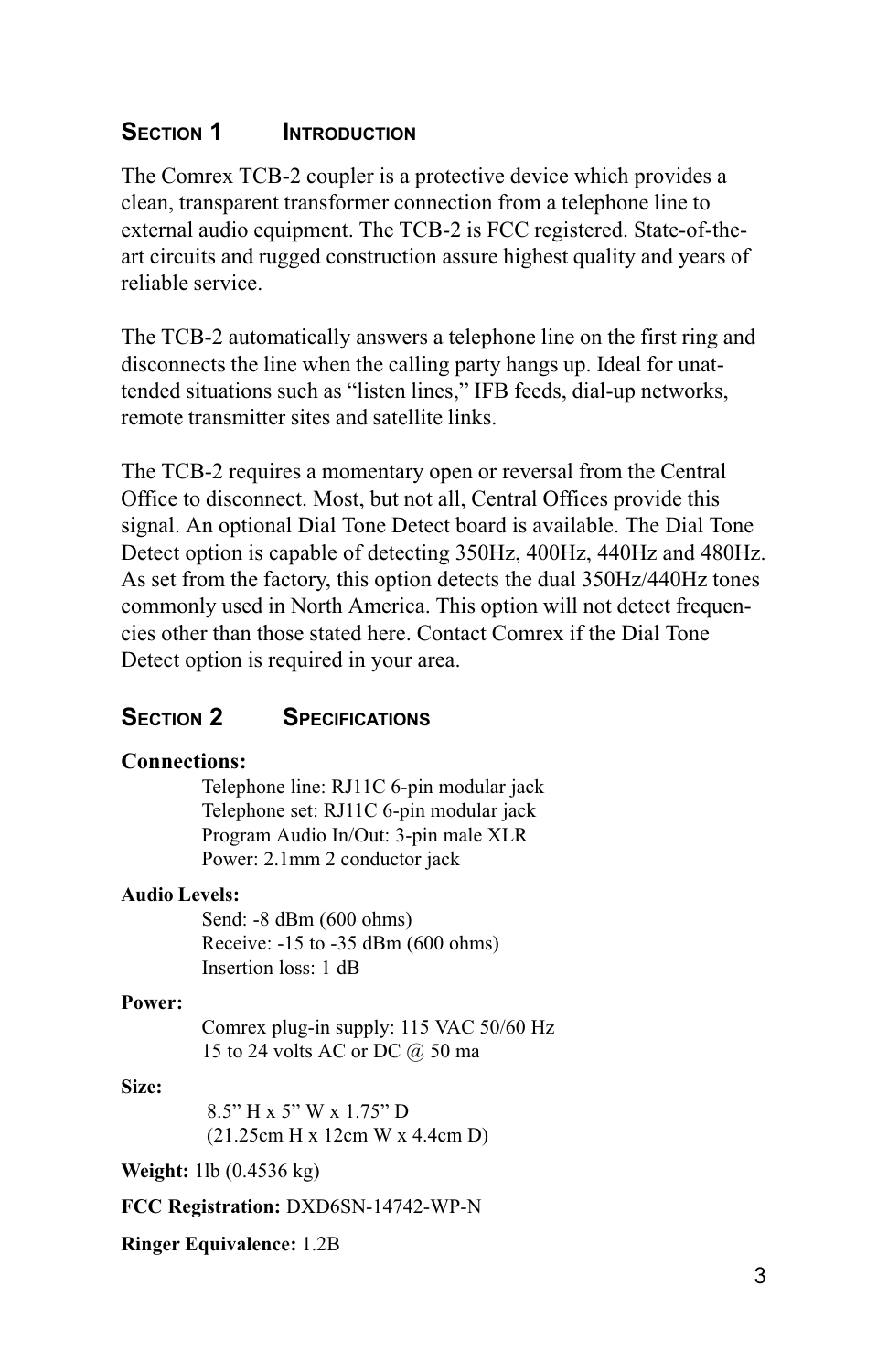## SECTION 3 **INSTALLATION**

Connecting to the telephone line: The TCB-2 should be installed near a modular jack for connection to a direct telephone line. As a general rule, telephone interface equipment will operate best if connected directly where the telephone company terminates the line and not "downstream" of an in-house phone system (PABX). This is because a PABX may not pass calling party disconnect signals or dial tones necessary to operate an auto-answer coupler. A PABX can also add noise to program audio. The TCB-2 requires single line access to function properly and the PABX dial tone may not be compatible with the Dial Tone Detect option.

If the coupler is to be used on a key telephone system, several types of adapters are available from the telephone company or from most telephone stores. These adapters typically interface directly with the 50-pin ribbon connector and permit the telephone to be used as a singleline instrument.

Mounting: The coupler may be placed on a desk or other horizontal service, or it may be wall mounted. If wall mounting is desired, refer to Figure 1 and mark the locations of the four mounting screws on the desired surface. Start four #4 round head screws so that the heads remain approximately 1/4 inch above the surface. Remove the TCB-2 cover and align the four keyhole slots with the mounting screws. Tighten carefully.



Figure 1: Location of mounting screws for wall mounting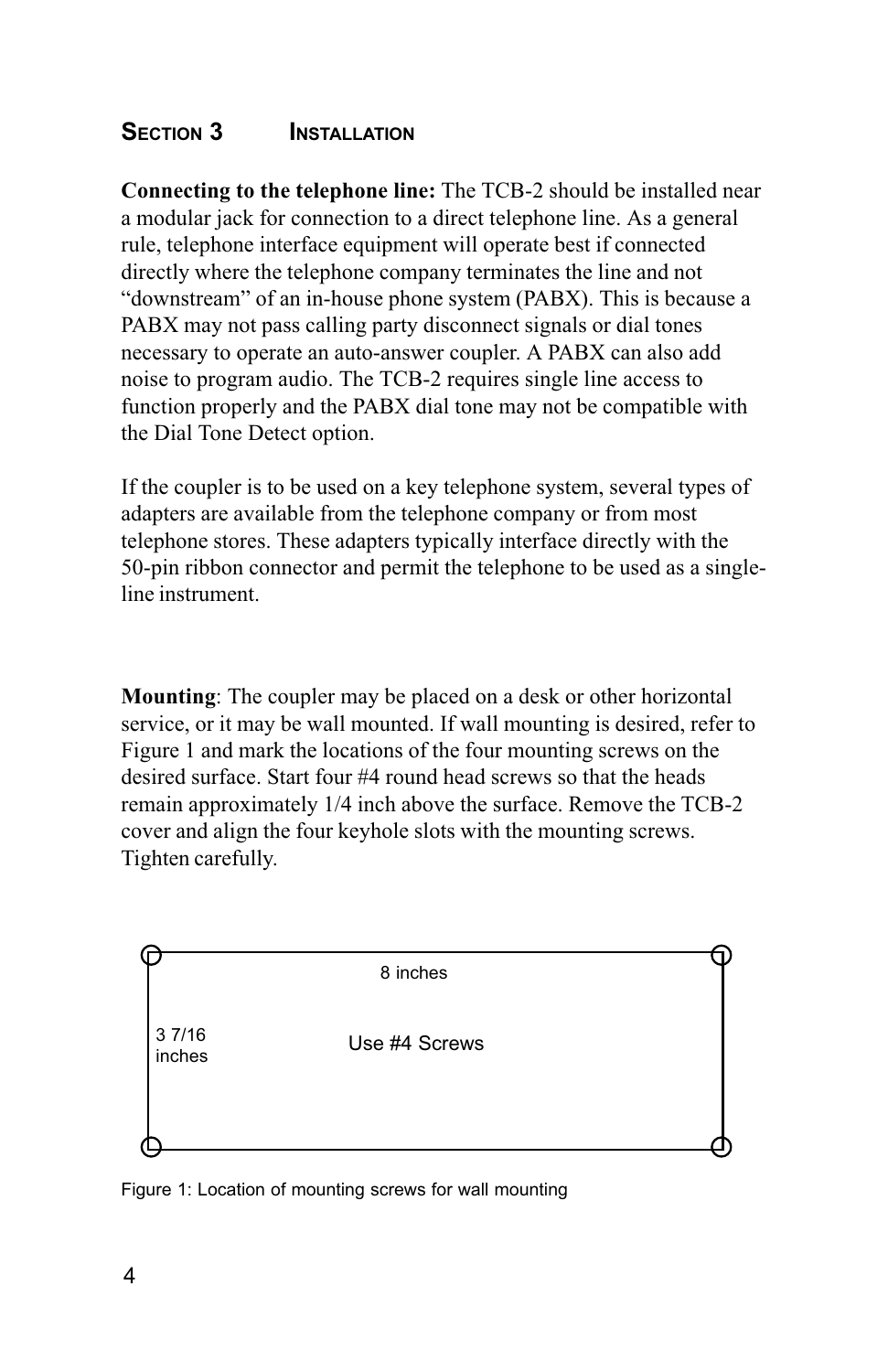Front Panel Features: Refer to Figure 2 as you read through this section. Using a standard modular telephone cord, connect the modular jack marked LINE to the telephone line. If a telephone set is to be used to monitor the line, connect it to the modular jack labeled SET.

• *Audio Connection* - A 600 ohm balanced audio connection is provided by means of a 3-pin male XLR connector. Pin 1 is ground, Pin 2 is balanced high and Pin 3 is balanced low. For unbalanced use, either Pin 2 or 3 may be grounded.

If the coupler is used to send audio, the level delivered to the coupler should be -9 dBm. If the coupler is used to receive audio, this audio is available on the XLR connector and will vary between -15 dBm and -35 dBm (600 ohms) depending on the received level of the telephone line. For best results, the coupler should be fed from an audio source with a 600 ohm output impedance. When the coupler is receiving audio, it should drive a 600 ohm load impedance.

## NOTE: It is not possible to use the coupler to send and receive audio simultaneously.



Figure 2: TCB-2 Front Panel

• In Use Light - This red LED indicator will come on any time the TCB-2 has answered a call. The light will go out when the call is disconnected.

• Line Jack - This RJ11C jack is used for attaching the telephone line from the outside world to the TCB-2.

• Set Jack - This RJ11C jack is used for attaching a single-line telephone, to provide an audible "ring" when an incoming call is received or to place an outbound call when utilizing the Manual Seize option (see Section 5, pages 9-10 for more information on this option).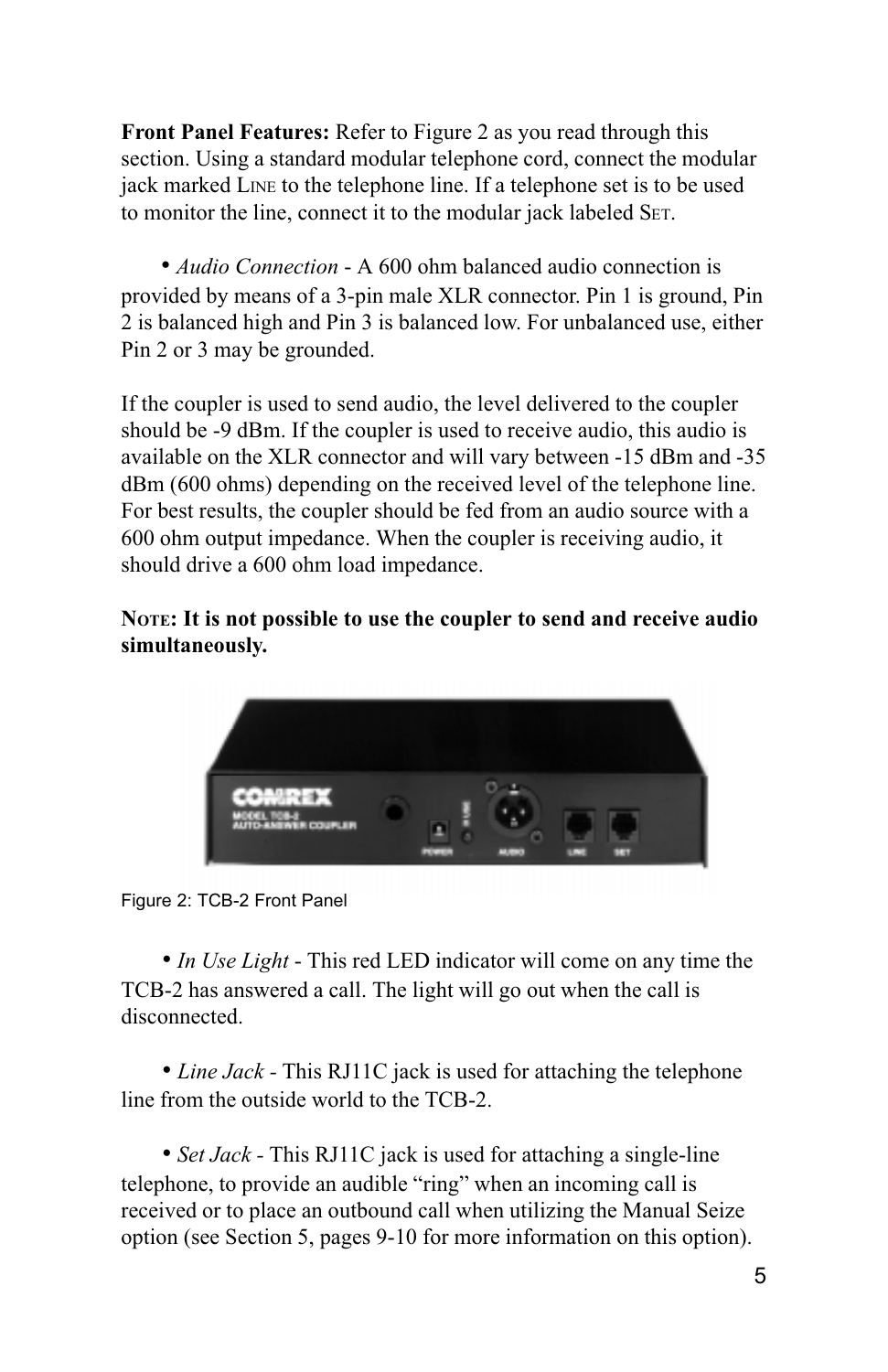## SECTION 4 **SCHEMATIC AND PICTORIAL DRAWINGS**

Comrex has included both the schematic and pictorial drawings of the TCB-2 in this manual. Should you have any questions concerning the drawings, please do not hesitate to contact us.



6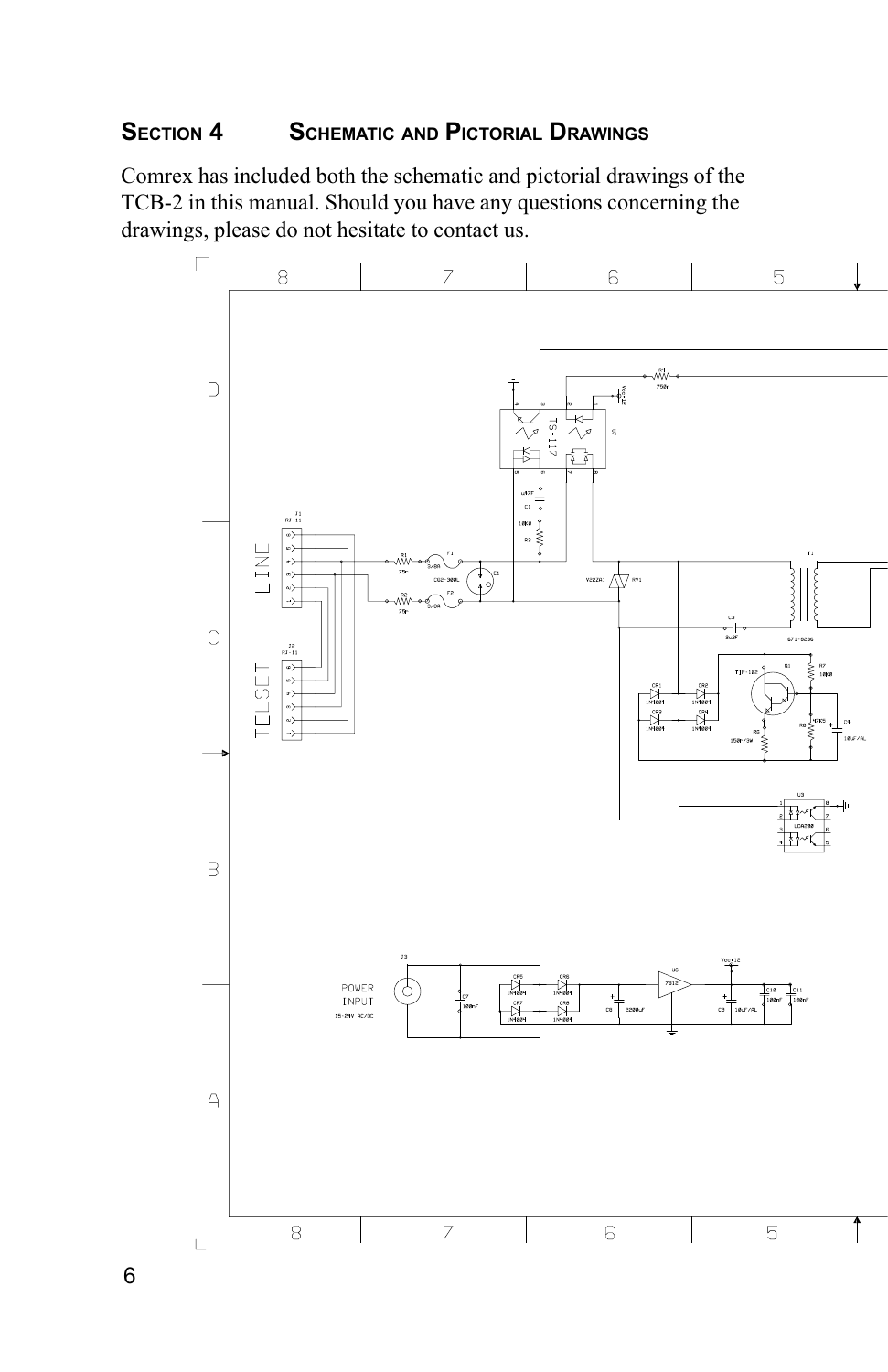Figure 3: TCB-2 Schematic Drawing

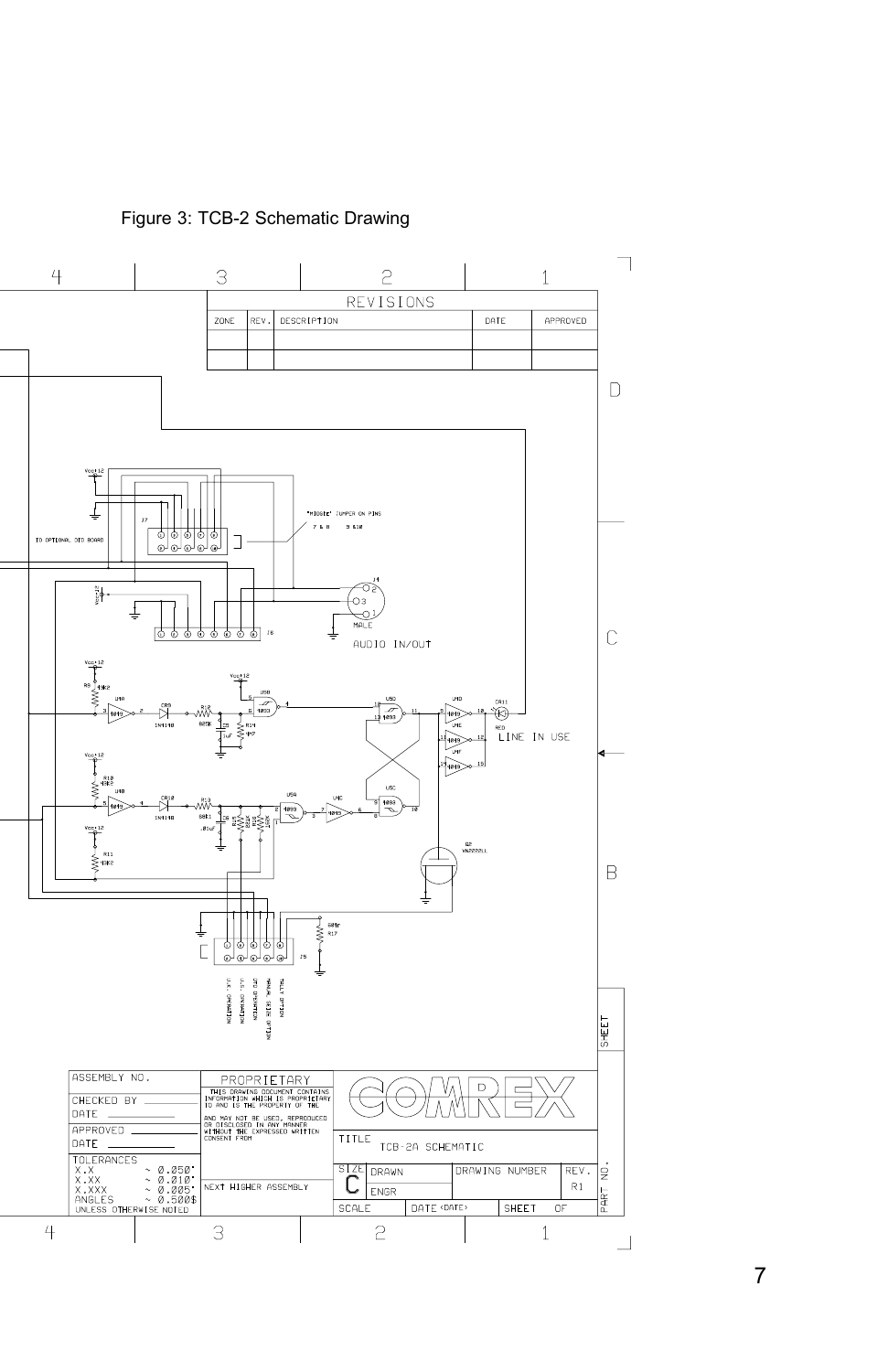Figure 4: TCB-2 Pictorial Drawing

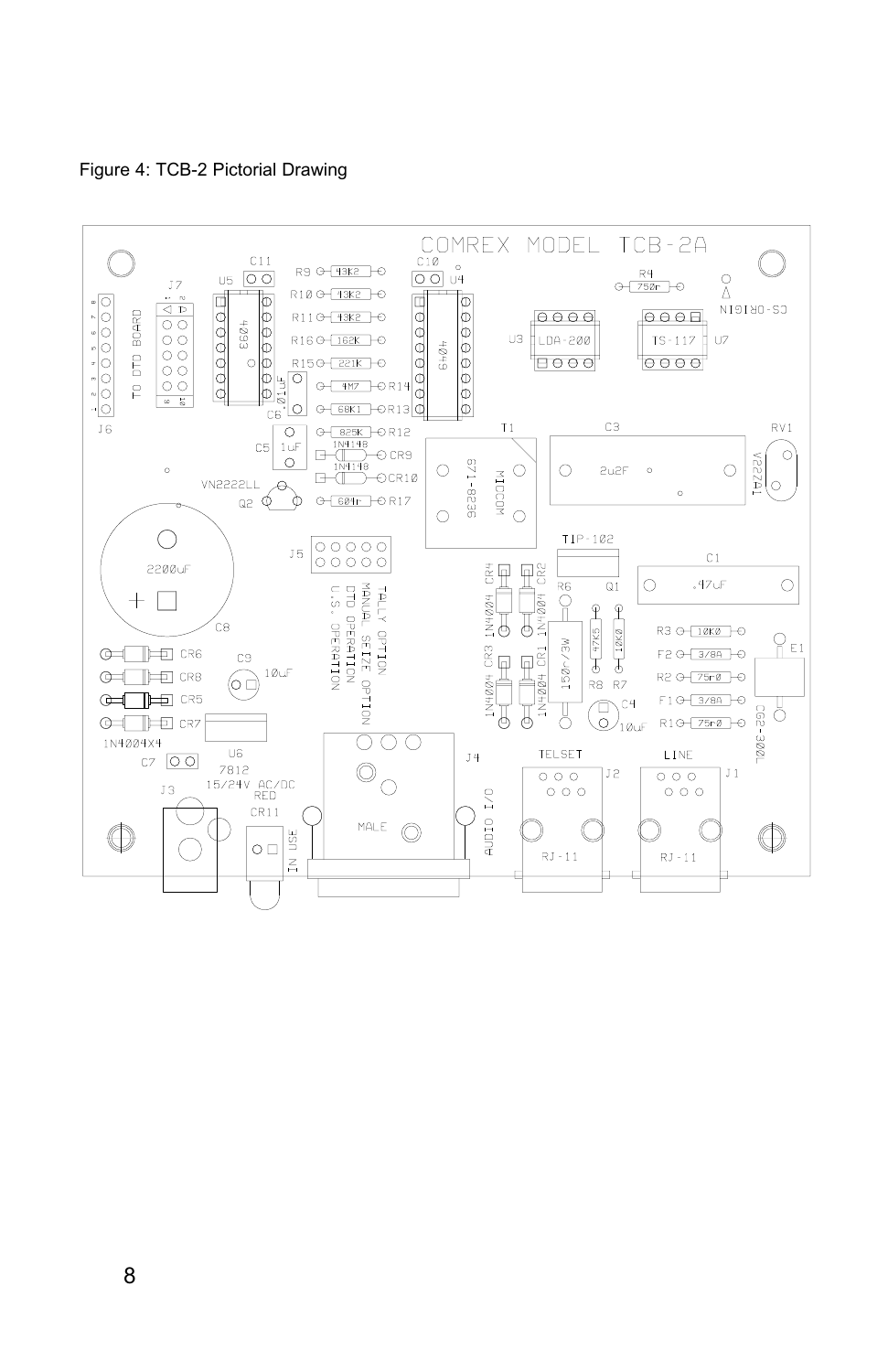## SECTION 5 OPERATION

When the coupler is called, it will answer on the first ring. When the calling party hangs up, the coupler will disconnect and leave the line free to accept the next call.

Verify proper operation by calling from another telephone. If a telephone instrument is connected to the SET jack, you will hear the first ring. If the unit is being used to send audio (listen line) you will hear program audio on the calling line. Adjust the level of the source if necessary. To receive audio, the feed from the calling line will be present on the audio connector. Hang up the calling line and redial to confirm that the coupler received a disconnect signal from the central office. If the coupler does not disconnect, it is likely that the Central Office is not providing a momentary open or line reversal. Confirm this with the local telephone company to determine if the optional Dial Tone Detector is necessary.

NOTE: The Dial Tone Detect option requires the presence of dial tone. Before installing this option, please verify that dial tone actually comes back on the line after a call is dropped. This may take several seconds.

If you wish to keep the coupler from answering, remove the power connector. With the power removed from the unit, the coupler will have no effect on the line.

# SECTION 6 CUSTOMER OPTIONS

The TCB-2 contains three options which may be selected by the customer:

1) Dial Tone Detect - As mentioned above, if the Central Office does not provide a momentary open or line reversal, you will need to install the Dial Tone Detect board available from Comrex. In addition, a jumper must be added to the pin labeled DTD OPTION in the center of the TCB-2 board, and the two jumpers on J7 must be removed. Follow the additional instructions supplied with the DTD board.

2) Manual Seize - This option allows users to call out on a line when a TCB-2 is installed. Connect a momentary push button to the pins labeled MANUAL SEIZE OPTION in the center of the TCB-2 board. (Run the cable out the opening next to the power connector in the front of the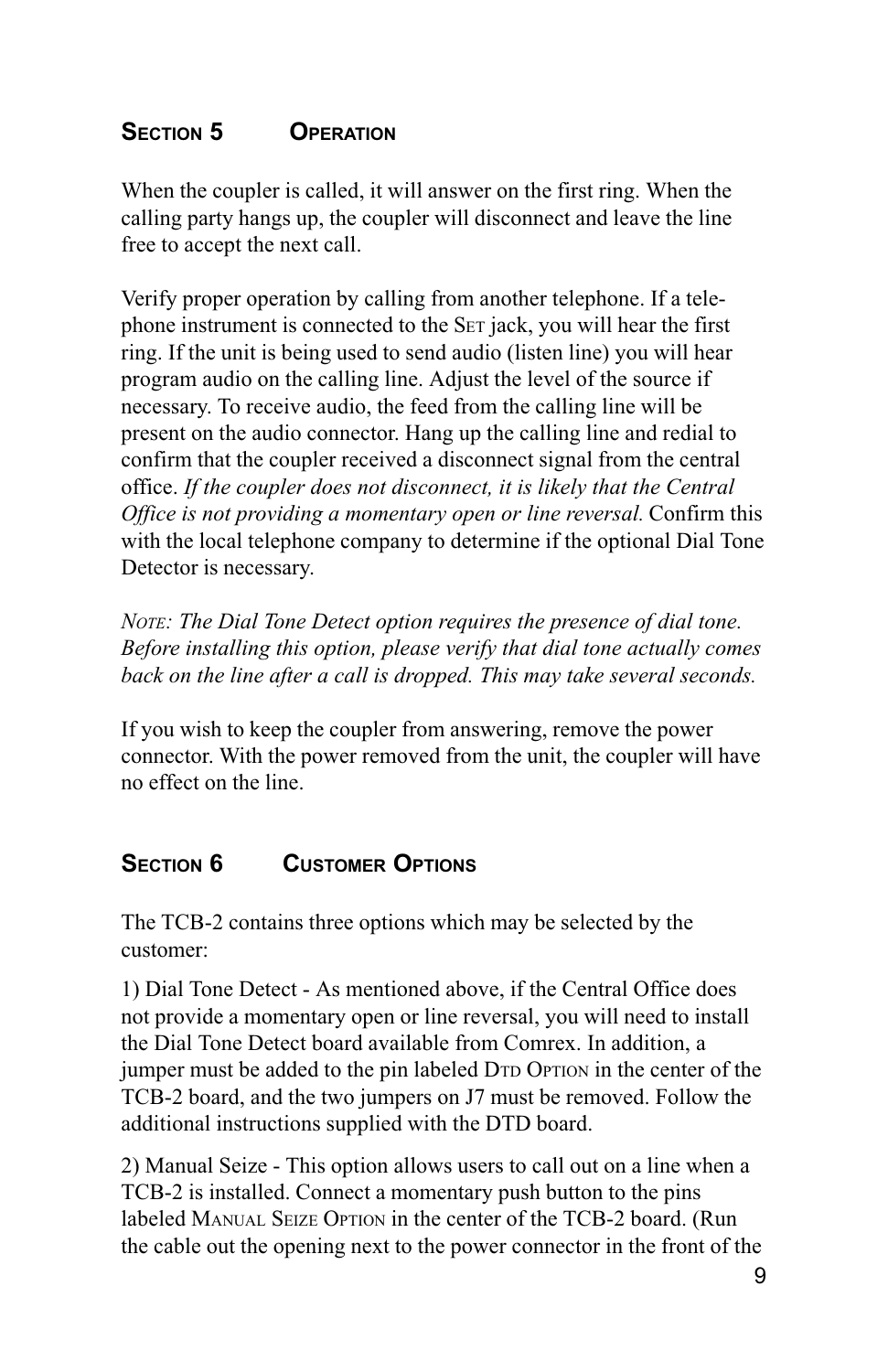TCB-2.) Connect a single-line telephone to the jack labeled SET on the front of the TCB-2. Place the call. When the person at the other end answers, depress and hold down the push button while you hang up the single-line set. Release the push button and the coupler will keep the call on the line until the other party hangs up.

3) Tally - The TCB-2 contains a connection that allows you to connect external equipment such as an opto-coupler or automatic tape machine starts. The pins are located next to the MANUAL SEIZE OPTION pins and are labeled TALLY OPTION. One of these pins is connected to ground. The other is normally high impedance. When the TCB-2 answers a call, both pins are connected to ground. Run the cable out the opening next to the power connector in the front of the TCB-2.

# SECTION 7 **CIRCUIT DESCRIPTION**

The TCB-2 has two RJ11 jacks with paralleled connections. Tip and Ring connections on these jacks run to a pair of fuses to protect you when power lines cross your phone line. E1 is a line surge suppressor.

Ring voltage is detected by U7, which provides isolation. Ring present brings Pin 3 on U4 low. This inverter drives an RC network designed to time the ring signal. If long enough, the signal sets the flip-flop formed by U5, creating a high on Pin 11. Pin 11 feeds three paralleled inverters (U4) which sink enough current to drive the IN USE LED, and it engages the optocoupler which seizes the line, U7.

Upon pickup, a logic high on the gate of Q2 produces a low impedance path to ground for use as a tally indicator or cart start.

Loop current flows through the active hold circuit formed by CR1-4 and Q1, which draws enough line current to hold the line. Loop current is detected by U3, and when a break in loop current occurs, it pulls low Pin 5 on U4. The break is timed by an RC network, and, if appropriate, it resets the flip-flop to the "on hook" position.

Audio is AC coupled between the telephone line and the audio connector J4 by C3 and T1.

The power input is rectified by CR5-8 and sent through linear regulator U6 to produce a regulated +12V DC to feed all circuits.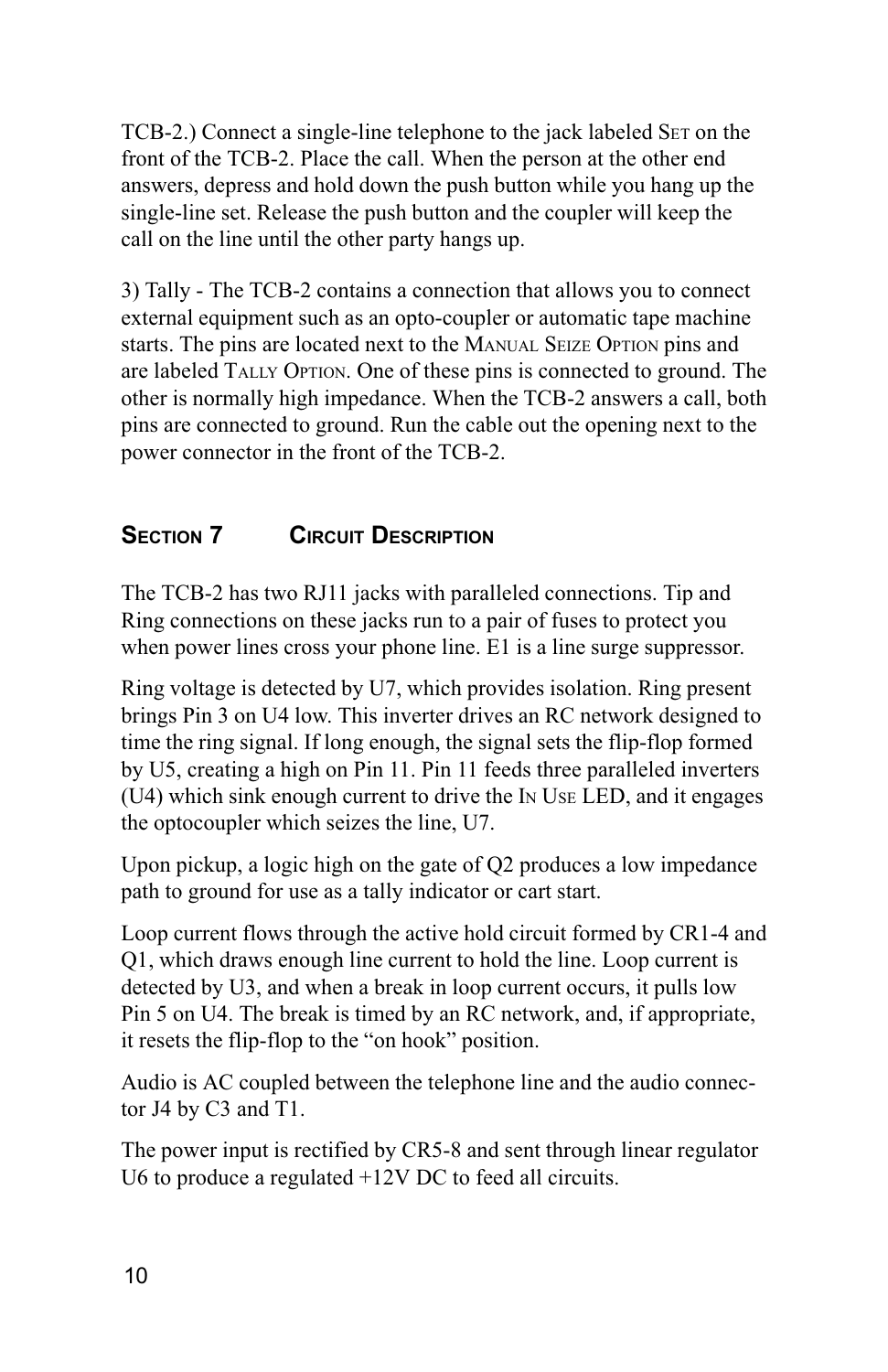# SECTION 8 **TROUBLESHOOTING**

There are no relays or other mechanical components in the TCB-2 and all components are conservatively rated to ensure years of trouble-free service. The coupler is protected from transients. The timing components are precision values that exhibit little change with age or variations in temperature.

If the TCB-2 does not disconnect the call after the incoming caller hangs up, you should verify that the telephone line has the required dropout or reversal of the line current. This normally occurs within 30 seconds of the hangup. If you substitute a regular phone for the TCB-2, you should hear a definite "click" shortly after an incoming caller hangs up. If not, you may need to talk with the telephone company providing service for your line. The dropout or reversal of line current is officially called "CPC" (Calling Party Control) in phone company language. Veteran phone guys sometimes call it a "wink."

In the event the TCB-2 does not operate properly, the coupler is FCC registered and must not be repaired in the field. Please contact Comrex for return authorization.

# SECTION 9 **IMPORTANT INFORMATION**

Should terminal equipment or protective circuitry cause harm to the telephone network, the telephone company shall, where practical, notify the customer that temporary discontinuance of service may be required. However, where prior notice is not practical, the telephone company may temporarily discontinue service forthwith, if such action is reasonable in the circumstances. In case of such discontinuance, the telephone company shall (a) promptly notify the customer of such temporary discontinuance, (b) afford the customer the opportunity to correct the situation which gave rise to the temporary discontinuance, and (c) inform the customer of his right to bring a complaint to the FCC pursuant to the procedures set forth in Subpart E of the Rules, Part 68.

If the telephone company makes changes in facilities, equipment, operation or procedures which render customer equipment incompatible with the telephone company facilities, the customer must be given written notice to allow the customer an opportunity to maintain uninterrupted service.

NOTE: The TCB-2 may not be used with party lines or coin phones.